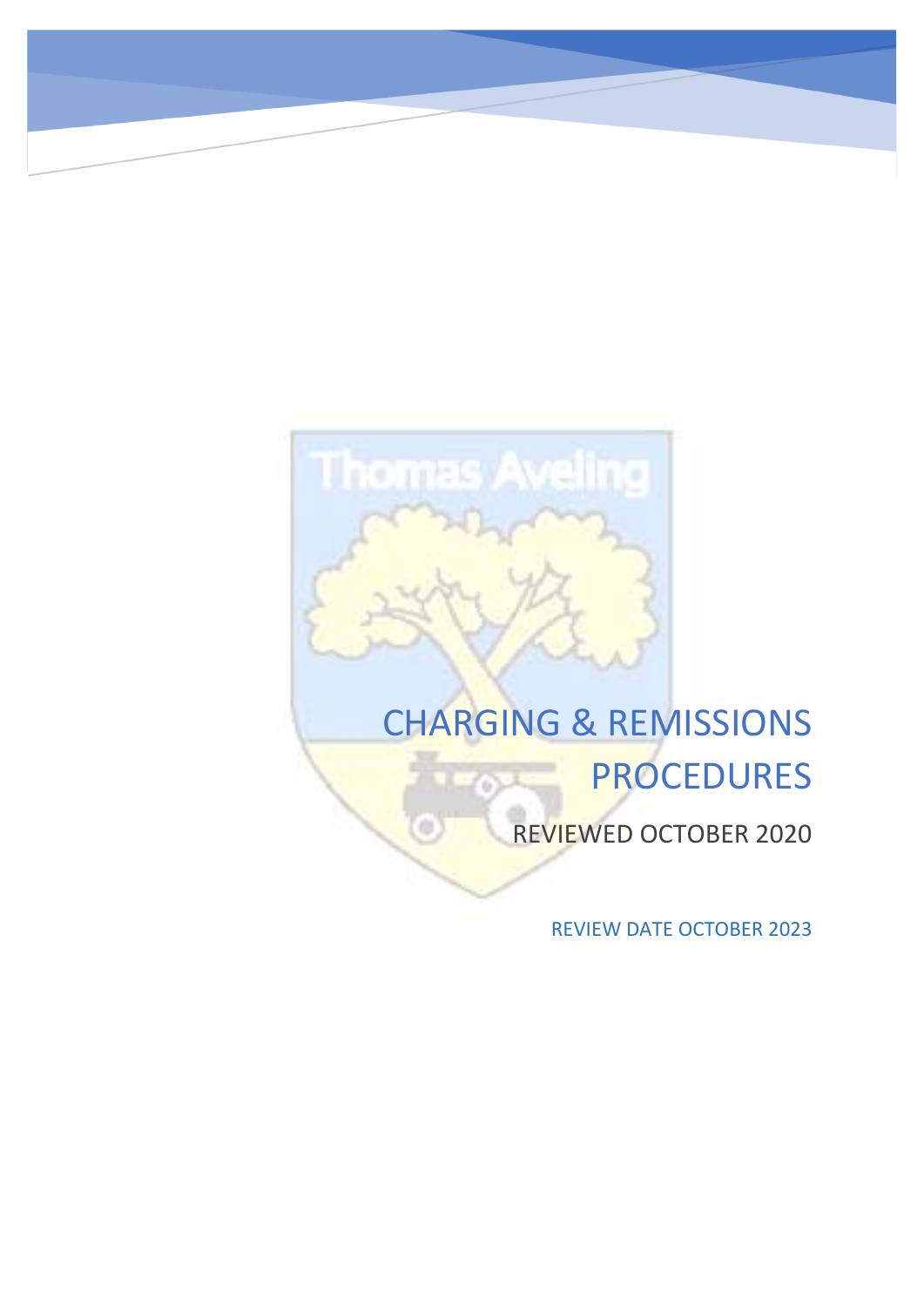# **INTRODUCTION**

### **Purpose and Background**

The Thomas Aveling School recognises the value of providing a wide range of experiences including trips, visits, residential experiences, instrumental tuition and activities both in and out of school hours that are accessible to as many students as possible as part of a broad, balanced curriculum to enrich and extend pupils learning experiences and contribute to their personal development.

However, many of these activities have an associated cost and cannot therefore be provided unless voluntary contributions are received.

These procedures are intended to maintain a fair and coherent system of charges and remissions within the constraints of the academy's budget. It also defines other circumstances when the academy may wish to ask for voluntary contributions, how these charges will be worked out and who might qualify for help with the costs.

### **Responsibilities**

The Headteacher is responsible for the operational management of these procedures and any determinations in respect to individual parents will be considered by the Headteacher or a nominated member of the SLT.

This FPTA Academies Policy will be reviewed by the Board of Trustees with reference to any subsequent quidelines issued by the Department of Education (DfE).

The FPTA Academies Policy and Thomas Aveling School Procedures are determined in accordance with all relevant information, including:

- The Education Act 1996;
- s200 of the Education Act 2002
- The Education (Schools and Further Education) Regulations
- The Education (School Sessions and Charges and Remissions Policies) (Information) (England) Regulations 1999; and
- The Education (Prescribed Public Examinations) (England) Regulations 2010.

It also references the 'Charging for School Activities' guidance produced by the Department for Education and the charges for music tuition (England) regulations 2007.

### **Charging**

No student should have his/her access to the curriculum limited by charges. However, the academy reserves the right to levy a charge in any circumstances permissible under statute as detailed in the following pages.

When charges are to be made the academy reserves the absolute right to determine whether the activity has to be cancelled if an insufficient number of families are prepared to pay for the activity to take place. Parents may apply to the academy for special consideration regarding financial support.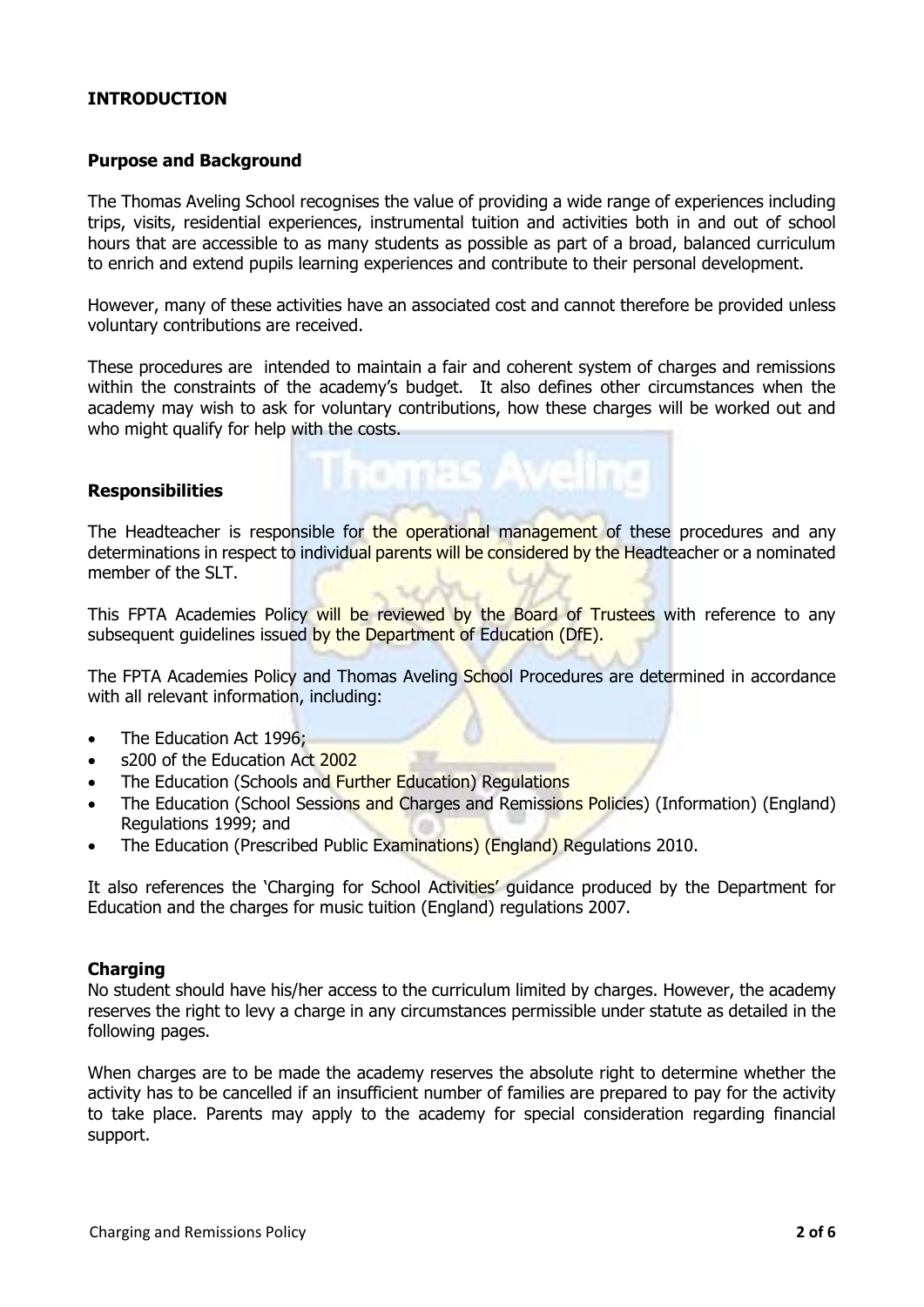### **SUMMARY**

# **What Can and Cannot be Charged for**

The Thomas Aveling School **will not** charge for:

- The admission to the Academy;
- Education provided during school hours (including the supply of any materials, books, instruments or other equipment);
- Education provided outside school hours if it is part of the National Curriculum, or part of a syllabus for a prescribed public examination that the pupil is being prepared for at the school, or part of religious education;
- Tuition for pupils learning to play musical instruments **if** the tuition is required as part of the National Curriculum, or part of a syllabus for a prescribed public examination that the pupil is being prepared for at the school, or part of religious education; entry for a prescribed public examination, if the pupil has been prepared for it at the school;
- Entry for public examination for which the school has prepared the student unless the Headteacher thinks there are educational reasons for not entering the student;
- Transporting registered pupils to or from the school premises, where the local education authority has a statutory obligation to provide transport;
- Transporting registered pupils to other premises where the governing body or local education authority has arranged for pupils to be educated;
- Transport that enables a pupil to meet an examination requirement when he has been prepared for that examination at the school:
- Transport provided in connection with an educational visit.

The Thomas Aveling School **may** charge for:

- Materials and Equipment any materials, books, instruments, or equipment, where the child's parent wish to own them;
- Optional Extras**;**
- Music and Vocal Tuition, in limited circumstances;
- Board and Lodging.
- An examination entry fee may be charged to parents if:
	- The examination is on the set list, but the student was not prepared for it at the school;
	- The examination is not on the set list but the school arranges for the student to take it:
	- A student fails without good reason to complete the requirements of any public examination where the governing body originally paid or agreed to pay the entry fee.
- Lockers All students are given the opportunity, voluntarily, to request the use of a locker to store personal items for which a charge is made for the locker rental. The applicable charge is determined by the school from time to time and will be advised to parents in advance. Charges will be based upon a number of factors which will include lockers maintenance and a periodic replacement programme of the lockers. A reduced rental charge is available for those paying, in advance, to hire a locker for periods of longer than one year.
- Breakages and Replacements The cost of breakages and replacements as a result of damages caused wilfully or negligently by students will be charged to parents.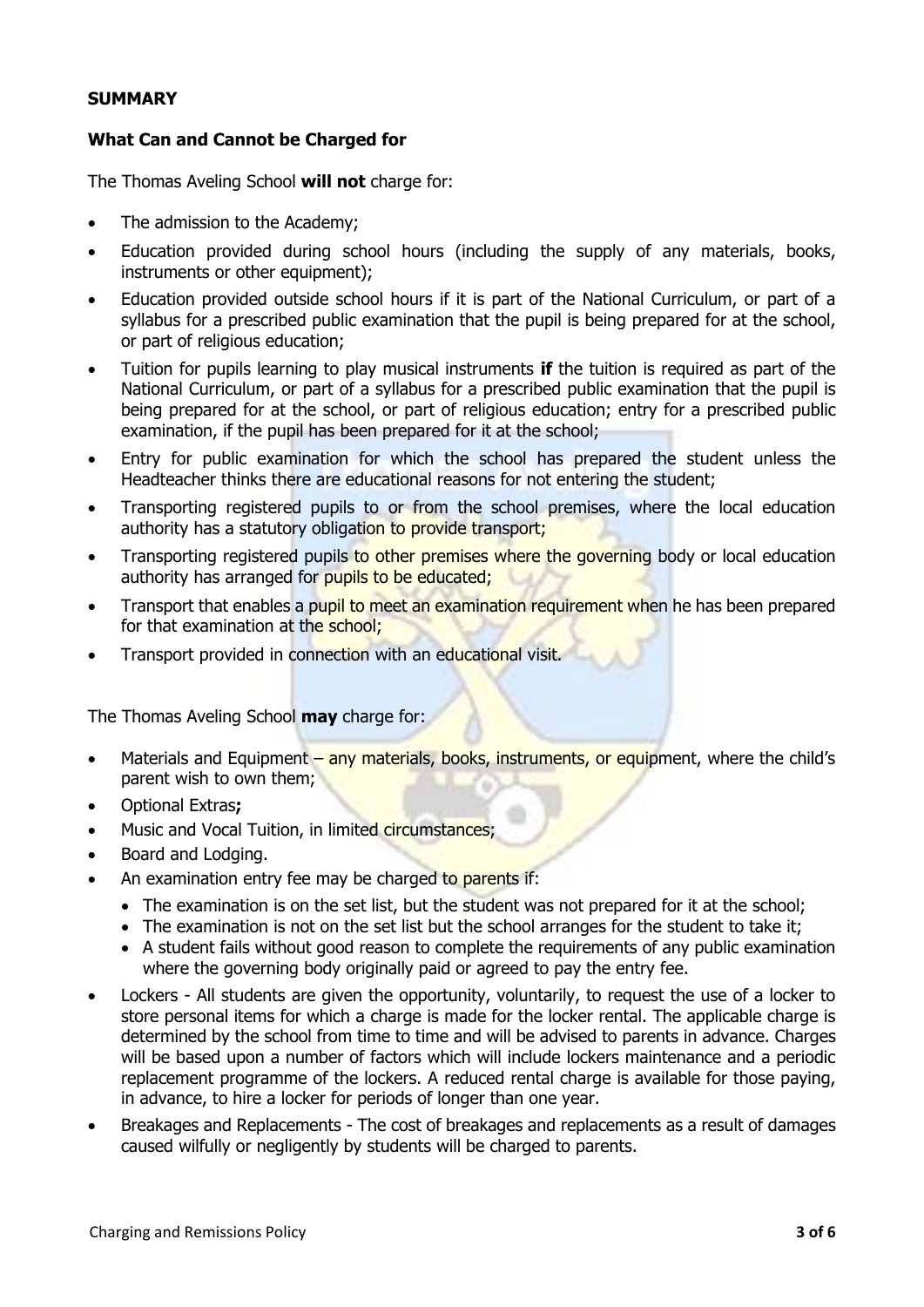# **Voluntary Contributions**

Nothing in legislation prevents the Governing Body of the FPTA Trust Academy school from asking for voluntary contributions for the benefit of the Academy or any Academy activities. However, if the activity cannot be funded without voluntary contributions, the school will make this clear to parents at the outset. It will also make it clear to parents that there is **no obligation** to make any contribution. However, where there are insufficient voluntary contributions to enable the visit/activity to take place it will be cancelled.

It is important to note that no child will be excluded from an activity simply because his or her parents are unwilling or unable to pay. If insufficient voluntary contributions are raised to fund a visit, then it may be cancelled. If a parent is unwilling or unable to pay, their child will still be given an equal chance to go on the visit. The Thomas Aveling School will make it clear to parents at the outset what their policy for allocating places on school visits will be.

### **CHARGEABLE ACTIVITIES**

### **Material and Equipment**

Parents may be expected to provide materials, or be charged for materials where, the parents wish to own the end product, for example, ingredients and or materials for items produced during food technology, textiles, design technology and art classes. Also, should a parent wish to own the books or equipment, such as revision quides, text books and musical instruments, these items will be chargeable.

# **Optional Extras**

Charges may be made for some activities that are known as "optional extras". Where an optional extra is being provided, a charge **can** be made for providing materials, books, instruments or equipment.

Optional extras are:

- education provided **outside of school** time that is **not** part of:
	- a) the National Curriculum;
	- b) a syllabus for a prescribed public examination that the pupil is being prepared for at the school;
	- c) religious education;
- examination entry fees and re-sits if the registered pupil has not been prepared for the examination at the school;
- transport that is not required to take the pupil to school or to other premises where the local authority/governing body have arranged for the pupil to be provided with education;
- board and lodging for a pupil on a residential visit.

In calculating the cost of optional extras an amount may be included in relation to:

- any materials, books, instruments, or equipment provided in connection with the optional extra;
- non-teaching staff;
- teaching staff engaged under contracts for services purely to provide an optional extra; this includes supply teachers engaged specifically to provide the optional extra.

Charging and Remissions Policy **4 of 6**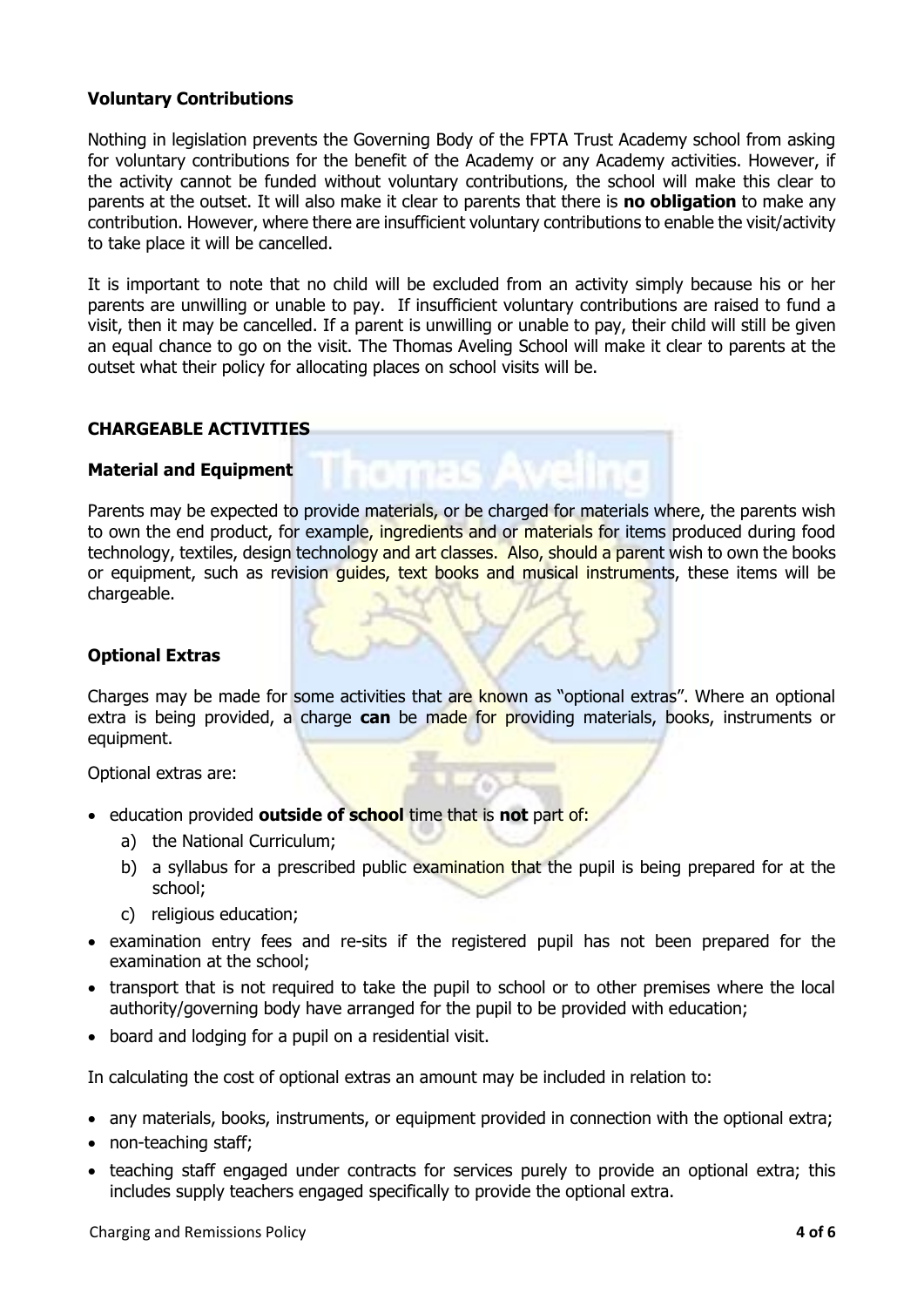Any charge made in respect of individual pupils will not exceed the actual cost of providing the optional extra activity, divided equally by the number of pupils participating. It will not include an element of subsidy for any other pupils wishing to participate in the activity whose parents are unwilling or unable to pay the full charge.

No charge will be made for supply teachers to cover for those teachers who are absent from school accompanying pupils on a residential visit.

### **Participation in any optional extra activity will be on the basis of parental choice and a willingness to meet the charges.**

### **Music Tuition**

Although the law states that all education provided during school hours must be free, music lessons are an exception to this rule.

The Thomas Aveling School may charge for teaching either an individual pupil or groups of any appropriate size to play a musical instrument or to sing in accordance with the charges for music tuition (England) regulations 2007. The cost or a proportion of the costs, for teaching staff employed to provide tuition in playing a musical instrument, where the tuition is an optional extra, may be charged.

### **Board and Lodging**

Where a school activity requires pupils to spend nights away from home, the school may make a charge for board and lodging.

### **School Minibus**

Only the school's students, staff or parents may travel in the school's minibus.

The minibus may occasionally be used by staff out of hours to support activities upon the authorisation of the Headteacher.

The school will not raise funds through making a profit by charging for travel in the minibus. Vehicles may occasionally be loaned to other educational establishments for educational purposes only where available and any requests will be considered individually by the school. At the discretion of the school charges may levied in this respect to recover the costs of running the vehicle, including any insurance costs, but the service will not make a profit, either directly through the fares charged or indirectly as part of a profit making activity.